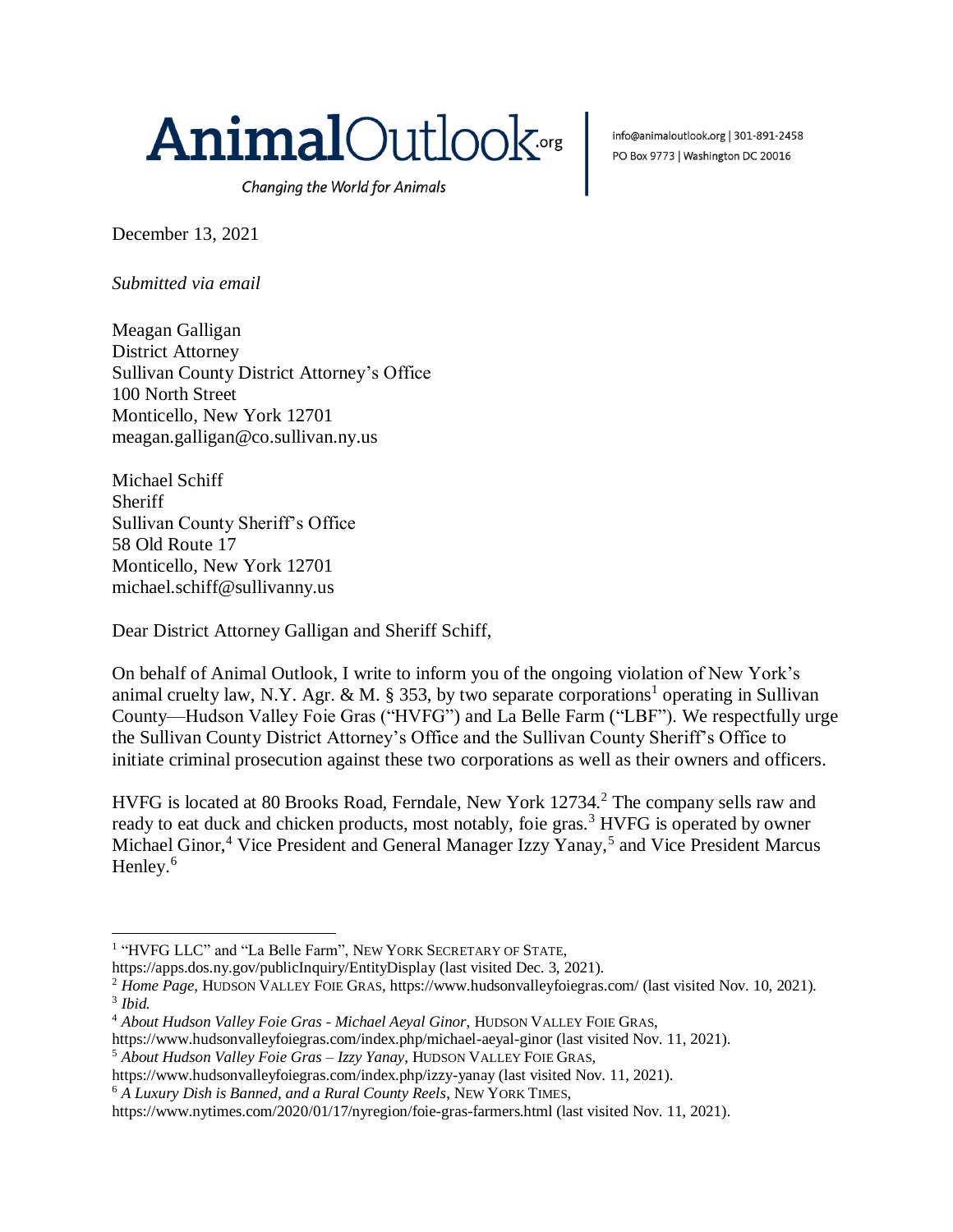LBF is located at 504 Stanton Corner Road, Ferndale, New York 12734.<sup>7</sup> The company advertises "high-quality Foie Gras and other superior duck meat products."<sup>8</sup> LBF is operated by co-owner Herman Lee,<sup>9</sup> President Sergio Saravia,<sup>10</sup> and co-founder Hector Saravia.<sup>11</sup>

### **I. THE PRODUCTION OF FOIE GRAS—AS PRACTICED BY HVFG AND LBF—ENTAILS RAMMING A TUBE DOWN A BIRD'S THROAT AND GORGING HIM ON FEED UNTIL HIS LIVER BECOMES DISEASED.**

The production of foie gras consists of "force-feeding ducks and geese by placing a long tube down the birds' esophagi and pumping an unnatural quantity of food directly into their stomachs."<sup>12</sup> The birds are fed between 2-3 times daily for a period of up to 21 days.<sup>13</sup> Forcefeeding induces a pathological condition known as hepatic lipidosis and causes the birds' livers to become diseased and enlarged.<sup>14</sup> After the period of force-feeding, the birds are slaughtered and their livers are used for foie gras.<sup>15</sup> Both HVFG and LBF have openly acknowledged forcefeeding birds, a practice that violates New York's animal cruelty law.

## A. Hudson Valley Foie Gras ("HVFG")

In 2019, Marcus Henley openly admitted that HVFG "use[s] a rubber tube about six inches long" to force-feed birds "for a period of 20 days" each.<sup>16</sup> Several undercover investigations at HVFG have documented this brutal force-feeding firsthand:

 $\overline{a}$ <sup>7</sup> *La Belle Farms*, MAPQUEST, https://www.mapquest.com/us/new-york/labelle-farms-inc-351926359 (last visited Nov. 11, 2021).

<sup>8</sup> *Home*, LA BELLE FARM, https://labellefarms.com/ (last visited Nov. 11, 2021).

<sup>9</sup> *A look into foie gras production*, SULLIVAN COUNTY DEMOCRAT, https://www.scdemocratonline.com/stories/alook-into-foie-gras-production,12937

<sup>(</sup>last visited Nov. 11, 2021).

<sup>&</sup>lt;sup>10</sup> *Home*, LA BELLE FARM, https://labellefarms.com/ (last visited Nov. 11, 2021).

<sup>11</sup> *A look into foie gras production*, SULLIVAN COUNTY DEMOCRAT, https://www.scdemocratonline.com/stories/alook-into-foie-gras-production,12937

<sup>(</sup>last visited Nov. 11, 2021).

<sup>12</sup> *An HSUS Report: The Welfare of Animals in the Foie Gras Industry*, THE HUMANE SOCIETY OF THE UNITED STATES, https://www.humanesociety.org/sites/default/files/docs/hsus-report-welfare-foie-gras-industry.pdf (last visited Nov. 11, 2021).

<sup>13</sup> *A look into foie gras production*, SULLIVAN COUNTY DEMOCRAT, https://www.scdemocratonline.com/stories/alook-into-foie-gras-production,12937

<sup>(</sup>last visited Nov. 11, 2021); *An HSUS Report: The Welfare of Animals in the Foie Gras Industry*, THE HUMANE SOCIETY OF THE UNITED STATES, https://www.humanesociety.org/sites/default/files/docs/hsus-report-welfare-foiegras-industry.pdf (last visited Nov. 11, 2021).

<sup>14</sup> *Ibid.*

<sup>15</sup> *A look into foie gras production*, SULLIVAN COUNTY DEMOCRAT, https://www.scdemocratonline.com/stories/alook-into-foie-gras-production,12937

<sup>(</sup>last visited Nov. 11, 2021).

<sup>&</sup>lt;sup>16</sup> Hudson Valley Foie Gras Farm on Edge After Proposed NYC Ban, SPECTRUM NEWS 1 (Sep. 4, 2019), "https://spectrumlocalnews.com/nys/hudson-valley/news/2019/09/05/hudson-valley-foie-gras-farm-on-edge-afterproposed-nyc-ban (last visited Nov. 16, 2021).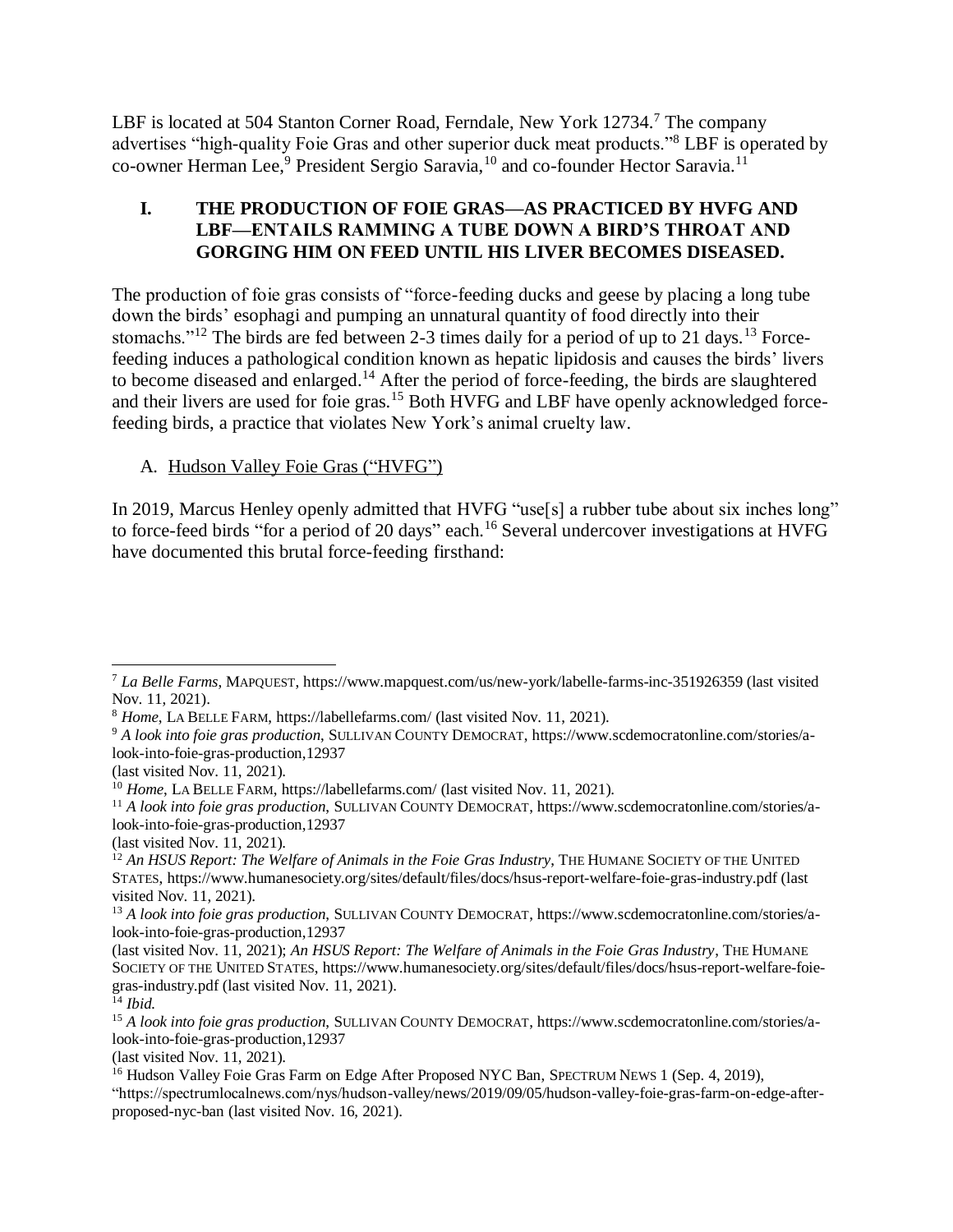- In 2014, Mercy for Animals ("MFA") documented workers grabbing birds by their wings and necks and forcibly shoving a metal tube down their throats. <sup>17</sup> In the footage, a worker states that ducks often die during the force-feeding process and indicates there have been times when up to 20 ducks died.<sup>18</sup>
- In 2013, PETA footage captured during a "white glove tour" documented workers ramming steel tubes down the birds' throats and injecting grain.<sup>19</sup>
- In 2008, Animal Outlook documented birds crowding into corners and vocalizing in distress as workers approached them with feeding tubes.<sup>20</sup> A worker can then be seen forcing a metal tube down a bird's throat and pumping in food.<sup>21</sup>
- B. La Belle Farm ("LBF")

LaBelle's force-feeding of birds is well-documented. In 2019, a reporter writing about a tour of LBF observed that "[t]he worker then grabs the duck by the beak and plunges a six-inch plastic tube down its throat. Within seconds, a compressor shoots down the feed, making the process last seconds. The worker repeats the process with all the ducks in pen."<sup>22</sup> A separate article on a food industry page confirms LBF's practice of force-feeding birds with a plastic tube.<sup>23</sup>

## **II. NEW YORK'S ANIMAL CRUELTY LAW PROTECTS FARMED ANIMALS—INCLUDING GEESE AND DUCKS—FROM A BROAD RANGE OF CRUEL ACTS.**

New York's animal cruelty law is broad in scope, prohibiting a wide range of conduct committed against an equally wide range of animal species. In New York, animal cruelty is regarded as a serious issue, as evidenced by the Attorney General's creation of an "Animal Protection Initiative"<sup>24</sup> and the recent passage of numerous laws intended to protect animals from a variety of abuses.<sup>25</sup>

<sup>20</sup> *Animal Outlook Goes Undercover Inside Hudson Valley Foie Gras*, ANIMAL OUTLOOK,

(last visited Nov. 11, 2021);

 <sup>17</sup> Foie Gras Hudson Valley Duck Cruelty Undercover MFA, MERCY FOR ANIMALS YOUTUBE, https://www.youtube.com/watch?v=CYbbzBtFr6w (last visited Nov. 11, 2021). <sup>18</sup> *Ibid.*

<sup>19</sup> *Ducks Cruelly Force-Fed for Foie Gras*, PETA YouTube, https://www.youtube.com/watch?v=uW2uiw-p\_js (last visited Nov. 11, 2021).

https://www.youtube.com/watch?v=XNJDZm1bgVA (last visited Nov. 11, 2021).

<sup>21</sup> *Ibid.*

<sup>22</sup> *A look into foie gras production*, SULLIVAN COUNTY DEMOCRAT, https://www.scdemocratonline.com/stories/alook-into-foie-gras-production,12937

<sup>23</sup> *The Story Behind La Belle Farms and Bella Bella Gourmet Foods*, BELLA BELLA GOURMET FOODS, https://bellabellagourmet.com/blogs/news/the-story-behind-la-belle-farms-and-bella-bella-gourmet-foods (last visited Nov. 16, 2021).

<sup>&</sup>lt;sup>24</sup> Animal Protection Initiative, NEW YORK OFFICE OF THE ATTORNEY GENERAL, https://ag.ny.gov/animals (last visited Nov. 30, 2021)

<sup>25</sup> *New laws meant to crack down on animal cruelty approved*, SPECTRUM NEWS 1,

https://spectrumlocalnews.com/nys/central-ny/ny-state-of-politics/2021/11/01/new-laws-meant-to-crack-down-onanimal-cruelty-approved (last visited Nov. 30, 2021); *NYS Senate Passes Bill to Shut Down the Puppy Mill Pipeline*,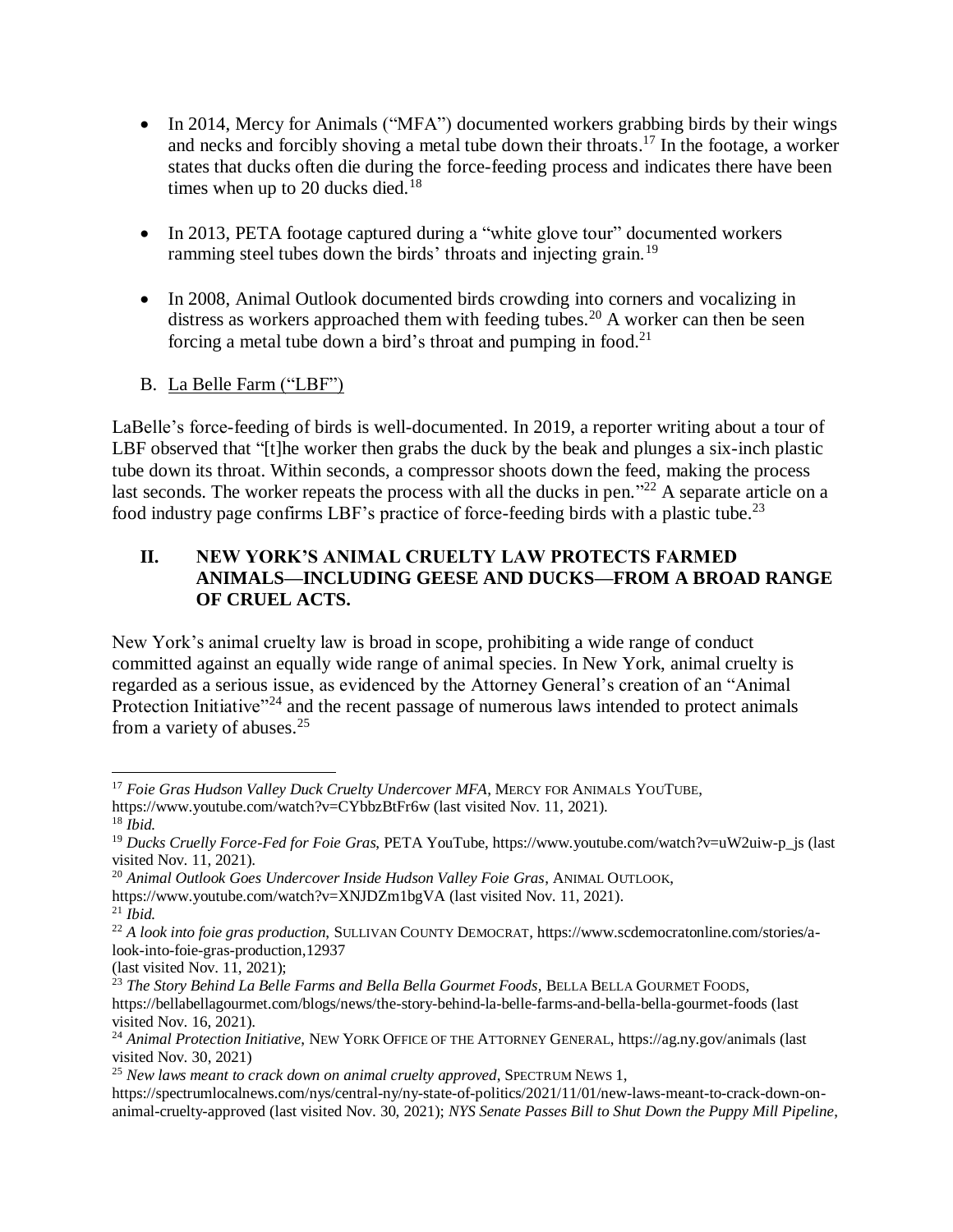#### 1. Animals used in agriculture are protected from cruelty under New York law.

The cruelty law protects animals used in agriculture just as it does companion animals. As used in the cruelty statute, the term "animal," includes "every living creature except a human being."<sup>26</sup> The sweeping breadth of the cruelty law is best exemplified in *People v. Carr* where the court held that the cruelty law "makes no distinction between acts committed not only against farm animals and pets, but also against insects or even unicellular protozoa."<sup>27</sup>

Moreover, unlike several other states, New York's cruelty law is devoid of any exemption for common agricultural practices.<sup>28</sup> Therefore, under the law, following industry standards does not shield a corporation from liability for mistreating or neglecting farmed animals under its care. Legally, a duck in a New York foie gras facility is no different from a pet cat or dog and accordingly, any act or omission that would be criminal if committed against a cat or a dog is equally criminal if committed against a duck.

Attesting to this point, numerous cases document prosecutions against individuals for cruelty or neglect committed against animals used in agriculture. For instance, in *People v. Gigliuto*, the court affirmed a cruelty conviction against a farmer for killing of 53 cows on his dairy farm during a dispute over child support.<sup>29</sup> Both *Montgomery County SPCA v. Bennett-Blue*<sup>30</sup> and *City of Albany v. Am. Society for Prevention of Cruelty to Animals*<sup>31</sup> discussed convictions for neglect of farmed animals.

#### 2. The cruelty law prohibits "unjustifiable" physical pain, suffering or death.

The cruelty law provides that:

A person who overdrives, overloads, tortures or cruelly beats or unjustifiably injures, maims, mutilates or kills any animal, whether wild or tame, and whether belonging to himself or to another, or deprives any animal of necessary sustenance, food or drink, or neglects or refuses to furnish it such sustenance or drink, or causes, procures or permits any animal to be overdriven, overloaded, tortured, cruelly beaten, or unjustifiably injured, maimed, mutilated or killed, or to be deprived of necessary food or drink, or who wilfully sets on foot, instigates, engages in, or in any way furthers any act of cruelty to any animal, or any act tending to produce such cruelty. $32$ 

 $\overline{a}$ 

PR NEWSWIRE, https://www.prnewswire.com/news-releases/nys-senate-passes-bill-to-shut-down-the-puppy-millpipeline-301284872.html (last visited Nov. 30, 2021).

 $26$  N.Y. Agr. & M. § 350(1).

<sup>27</sup> *People v. Carr*, 183 Misc. 2d 94, n. 2 (N.Y. Just. Ct. 1999).

<sup>&</sup>lt;sup>28</sup> Compare to N.C.G.S. § 14-360(c) (exempting "Lawful activities conducted for the primary purpose of providing food for human or animal consumption."); 18 Pa.C.S. § 5560 (stating that the cruelty and neglect statutes "shall not apply to activity undertaken in a normal agricultural operation.); Va. Code Section 3.2-6570(C) (stating that "Nothing in this section shall be construed to prohibit the dehorning of cattle conducted in a reasonable and customary manner.")

<sup>29</sup> *People v. Gigliuto*, 2005 NY Slip Op 7745 (N.Y. App. Div. 2005).

<sup>30</sup> *Montgomery Cty. SPCA v. Bennett-Blue*, 255 A.D.2d 705 (N.Y. App. Div. 1998)

<sup>31</sup> *Cty. of Albany v. Am. Soc'y for Prevention of Cruelty to Animals*, 112 Misc. 2d 829 (N.Y. App. Div. 1982)

<sup>32</sup> N.Y. Agr. & M. § 353.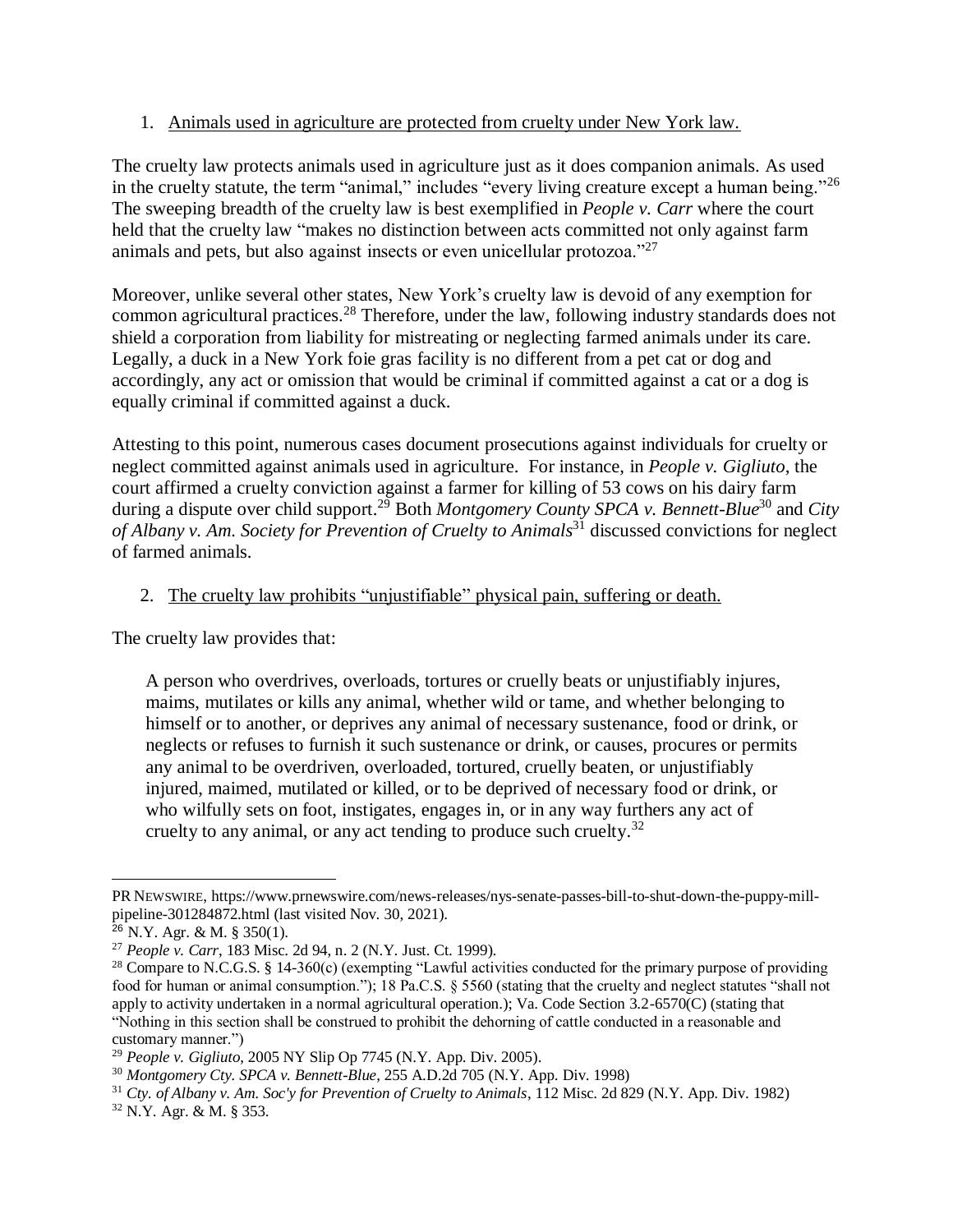Most relevant here, the term "torture" includes "every act, omission, or neglect, whereby unjustifiable physical pain, suffering or death is caused or permitted."<sup>33</sup> Thus, "[t]he test of cruelty is the justifiability of the act or omission."<sup>34</sup>

Under the state's penal code, conduct that would otherwise be criminal is "justifiable" when:

Such conduct is necessary as an emergency measure to avoid an imminent public or private injury which is about to occur by reason of a situation occasioned or developed through no fault of the actor, and which is of such gravity that, according to ordinary standards of intelligence and morality, the desirability and urgency of avoiding such injury clearly outweigh the desirability of avoiding the injury sought to be prevented by the statute defining the offense in issue. 35

More specifically, the lower courts have opined on the meaning of "justifiable" in the context of animal cruelty cases.

- In one case, the court held that "the justification for killing or torturing . . . animals must be of the type necessary to preserve the safety of property or to overcome danger or injury or the type of legal justification specifically authorized by statute."<sup>36</sup>
- Another court found that "what is 'unjustifiable' in the context of anticruelty statutes is what is not reasonable, defensible, right, unavoidable or excusable."<sup>37</sup>
- A third court found that "an act is considered justifiable "where its purpose or object is reasonable and adequate, and the pain and suffering caused is not disproportionate to the end sought to be attained."<sup>38</sup>

In addition, courts have consistently held that the determination of whether an act is "justifiable" hinges on the prevailing moral standards. Most notably, the Appellate Division held that "[t]he question of what is and what is not justifiable is a question of morals, on which men's minds may reasonably differ, and do, in fact, differ."39

These holdings can be summarized to provide that a person violates New York's animal cruelty statute if (1) they inflict pain, suffering, or death on an animal (2) that is unnecessary

 $\overline{a}$ 

<sup>33</sup> N.Y. Agr. & M. § 350.

<sup>34</sup> *People v. O'Rourke*, 83 Misc. 2d 175 (Crim. Ct. of N.Y. Cty. 1975).

<sup>35</sup> N.Y. Penal § 35.05.

<sup>36</sup> *People v. Voelker*, 172 Misc. 2d 564, 568 (Crim. Ct. of Kings Cnty. 1997).

<sup>37</sup> *People v. Arroyo*, 3 Misc. 3d 668, 678 (Crim. Ct. of Kings Cnty. 2004).

<sup>38</sup> *Id.* (citing Am Jur 2d, Animals § 29, at 370).

<sup>39</sup> *People ex rel. State Board of Charities v. New York Soc. for Prevention of Cruelty to Children*, 42 A.D. 83, 87 (NY App. Div. 1899); see also *People v. Bunt*, 118 Misc. 2d 904, 909 (N.Y. Just. Ct. 1983) ("The question of fact as to whether the act of cruelty and infliction of pain was justified or whether the injury, maiming, etc., was unjustified is a question to be determined by the trier of facts and based upon the moral standards of the community." The court also found that within the perimeters of the animal cruelty statute, "there is room for the expression of community standards and morals."); *Arroyo*, 3 Misc. 3d at 678 (Holding that what is "justifiable" can be tied to "current practice or the moral standards of our community.").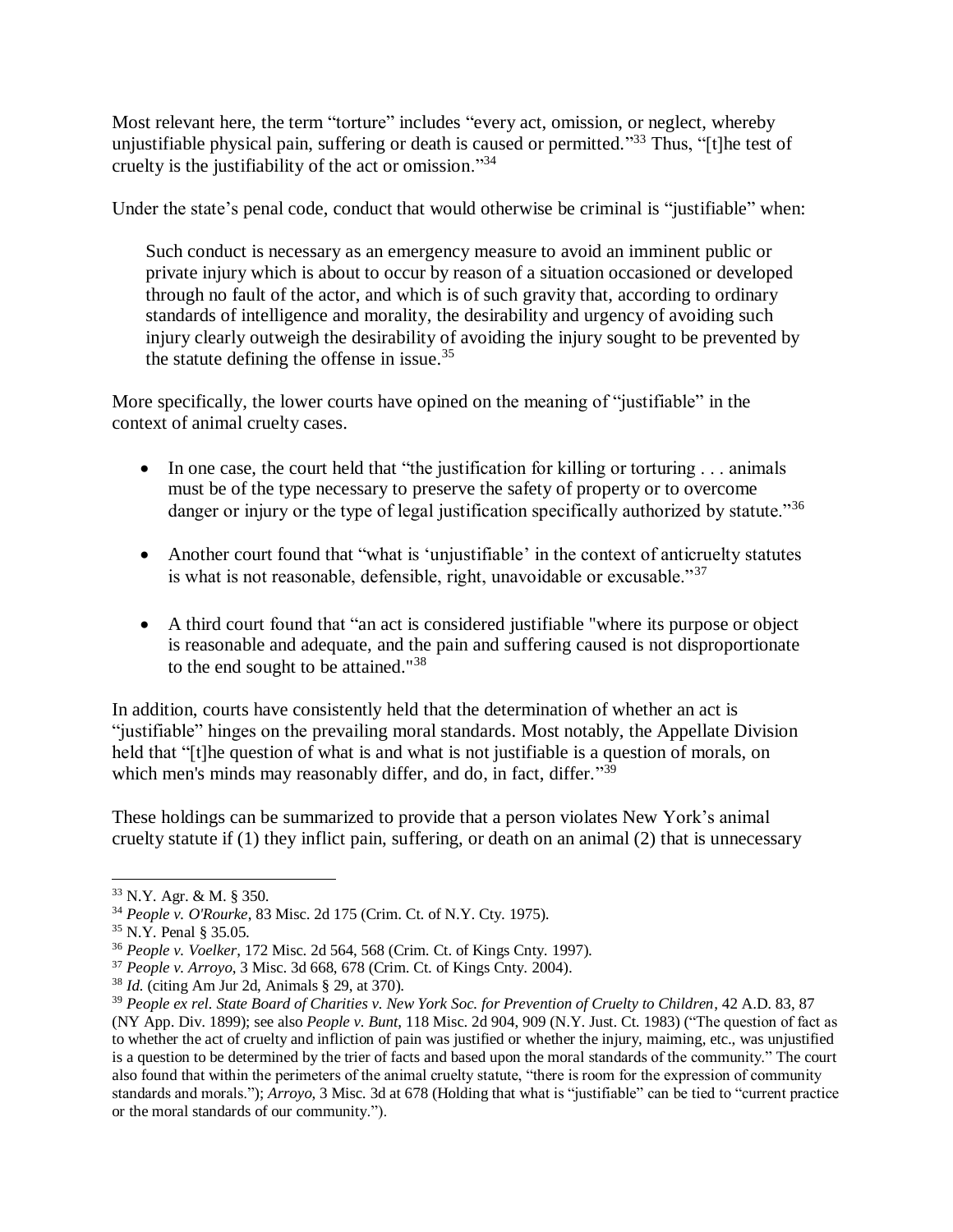and unreasonable (3) considering (a) the ends sought—which generally consist of the prevention of injury or the preservation of property, and (b) society's moral standards.

# **III. FORCE-FEEDING BIRDS CONSTITUTES ANIMAL CRUELTY.**

The forced feeding of ducks and geese to produce foie gras constitutes animal cruelty under New York law. Without question, geese and ducks subjected to cruel force-feeding suffer pain and often death from the process. This pain and death is unnecessary and unreasonable considering the ends sought and prevailing moral standards.

# A. Force-feeding birds causes severe pain and, in many cases, death.

HVFG and LBF's routine practice of forcibly ramming a pipe down a bird's throat several times a day for weeks and gorging them on food until their bodies begin to deteriorate and their livers become diseased undoubtedly causes pain, suffering, and in many instances, death. One scientific study examining the animal welfare impacts of force-feeding concluded that: "[f]orcefeeding overrides animal preference"<sup>40</sup> and stated:

[T]he available evidence shows that the current feeding and management practices represent risks to animal health and welfare. The practice of force-feeding, the resultant adverse effects on liver function and bird health along with restrictive housing are unacceptable to the veterinary profession and other animal welfare advocates.<sup>41</sup>

Professor Ian Duncan, a world renowned expert on poultry welfare stated that "[T]he practices used to produce foie gras seriously compromise the welfare of the ducks and geese.<sup>342</sup> These practices result in damage to the throat, liver failure, and mortality, each discussed individually below.

# *1. Throat Damage*

Veterinary experts have repeatedly criticized the practice of force-feeding for the damage it causes to the bird's throat. One veterinarian concluded that the repeated thrusting of a pipe down a bird's throat causes "trauma and injuries to the esophagus."<sup>43</sup> Another stated that "[d]ucks are highly capable of feeling pain especially in the throat area. They have a gag reflex that would be overcome by the tube insertion, and this would cause distress in the bird."<sup>44</sup>

Dr. Duncan concluded that "In birds, the oropharyngeal area at the entrance to the esophagus is particularly sensitive and is adapted to perform a gag reflex" and "[f]orce-feeding overcomes this

 $\overline{a}$ <sup>40</sup> W. Skippon, *The animal health and welfare consequences of foie gras production*, 54 Can. Vet. J. 403 (2013). <sup>41</sup> *Ibid.*

<sup>42</sup> I. Duncan, *The Scientific Case Against Foie Gras*, https://spca.bc.ca/wp-content/uploads/foie-gras-scientificreport.pdf (last visited Nov. 16, 2021).

<sup>43</sup> *Scientists and Experts Statements on Force-Feeding for Foie Gras Production and Animal Welfare, Statement of Dr. Sara Shields, PhD*, NYC FOIE GRAS, https://www.nycfoiegras.com/blog/scientists-and-experts-statements (last visited Nov. 11, 2021).

<sup>44</sup> *Scientists and Experts Statements on Force-Feeding for Foie Gras Production and Animal Welfare, Statement of Dr. Debra Teachout, VMD*, NYC FOIE GRAS, https://www.nycfoiegras.com/blog/scientists-and-experts-statements (last visited Nov. 11, 2021).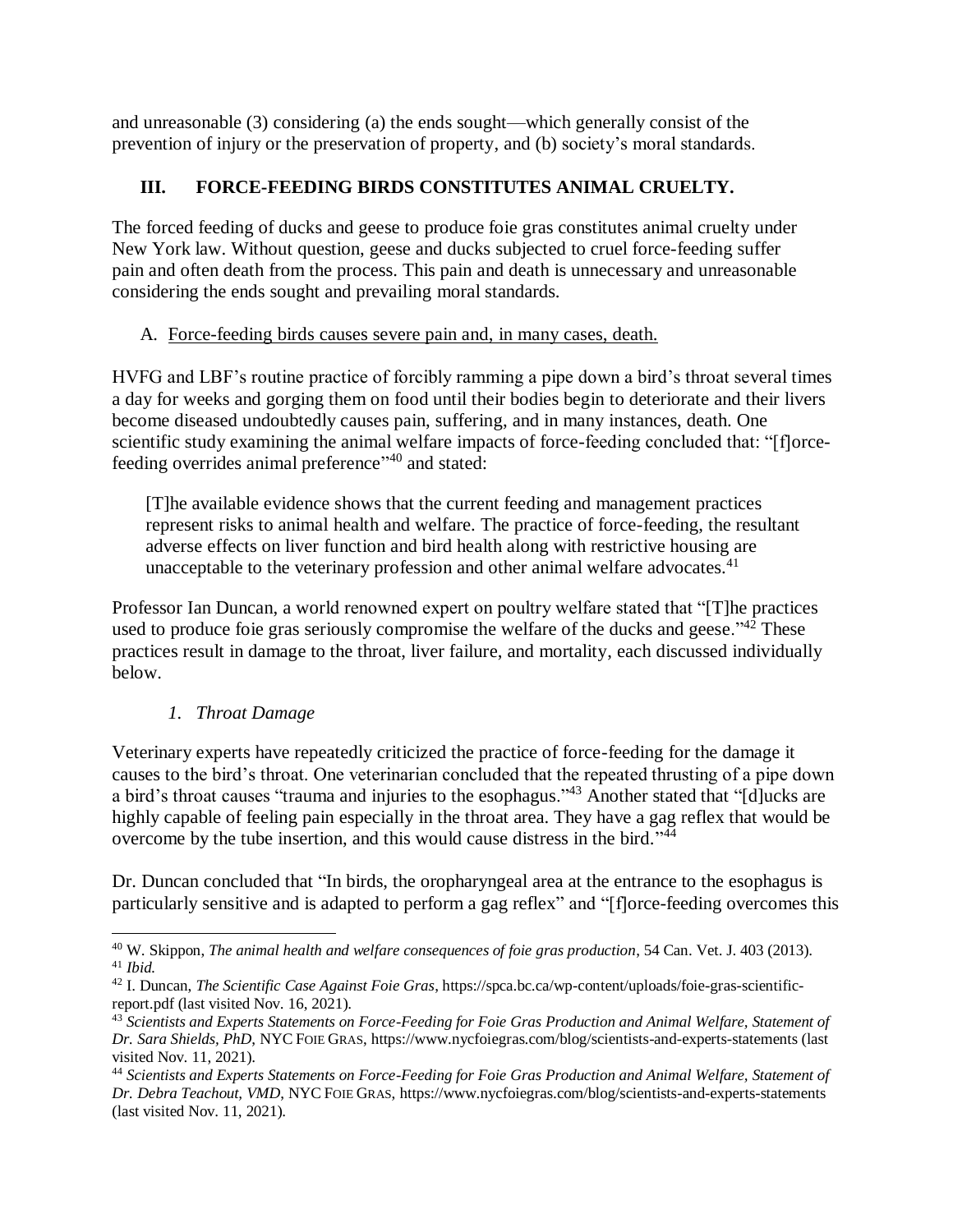reflex likely causing considerable discomfort."<sup>45</sup> He observed that force feeding can cause "pain, injury and heat stress" and "inflammation" in throat walls.<sup>46</sup>

# *2. Liver Issues*

As force-feeding is done to enlarge the bird's liver, it comes as no surprise that such repetitive engorgement on food brings a host of medical issues. By the end of the force-feeding period, the bird's liver is 7 to 10 times the size of a normal liver<sup>47</sup> and makes up almost 10% of the duck's body weight.<sup>48</sup> "The liver of a healthy duck or goose is approximately 5% fat, while the liver of a force-fed bird is approximately 50-60% fat."<sup>49</sup>

"Severe liver impairment can lead to conditions like enlargement of the liver, fluid in the abdomen and eventually death."<sup>50</sup> In addition, force feeding makes birds feel very ill.<sup>51</sup> Undercover videos shows the effect of this force feeding and depict birds panting heavily because their enlarged livers are pressed against their lungs.<sup>52</sup>

*3. Mortalities* 

A scientific study of foie gras production concluded that "[d]uring the force-feeding phase, mortality rates are four to 20 times higher than on normal duck farms."<sup>53</sup> The study found that "[t]hese high rates are due to injuries to the throat, liver failure or rupture and to heat stress — all of which are directly linked to the forcefeeding practice."<sup>54</sup> A separate study found that "[t]he mortality rate in force-fed birds varies from 2% to 4% during this period compared with approximately 0.2% in age-matched non-force-fed drakes."<sup>55</sup>

LBF has publicly admitted a 1% mortality rate; thus, even if their self-reported rate is accepted as true, this means that force-fed birds at LBF die at a rate five times higher than the non-force-

 $\overline{a}$ <sup>45</sup> I. Duncan, *The Scientific Case Against Foie Gras*, https://spca.bc.ca/wp-content/uploads/foie-gras-scientificreport.pdf (last visited Nov. 16, 2021).

<sup>46</sup> *Ibid.*

<sup>47</sup> W. Skippon, *The animal health and welfare consequences of foie gras production*, 54 Can. Vet. J. 403 (2013) <sup>48</sup> *The Physiology of Foie Gras: Why Foie Gras is Not Unethical*, BELLA BELLA GOURMET FOODS,

https://bellabellagourmet.com/blogs/news/the-physiology-of-foie-why-foie-gras-is-not-unethical (last visited Nov. 11, 2021).

<sup>49</sup> *An HSUS Report: The Welfare of Animals in the Foie Gras Industry*, THE HUMANE SOCIETY OF THE UNITED STATES, p.2, https://www.humanesociety.org/sites/default/files/docs/hsus-report-welfare-foie-gras-industry.pdf (last visited Nov. 11, 2021).

<sup>50</sup> *Scientists and Experts Statements on Force-Feeding for Foie Gras Production and Animal Welfare, Statement of Dr. Lorelei Wakefield, VMD*, NYC FOIE GRAS, https://www.nycfoiegras.com/blog/scientists-and-experts-statements (last visited Nov. 11, 2021).

<sup>51</sup> *An HSUS Report: The Welfare of Animals in the Foie Gras Industry*, THE HUMANE SOCIETY OF THE UNITED STATES, p.2, https://www.humanesociety.org/sites/default/files/docs/hsus-report-welfare-foie-gras-industry.pdf (last visited Nov. 11, 2021).

<sup>52</sup> *Foie Gras Hudson Valley Duck Cruelty Undercover MFA*, MERCY FOR ANIMALS YOUTUBE,

https://www.youtube.com/watch?v=CYbbzBtFr6w (last visited Nov. 11, 2021).

<sup>53</sup> I. Duncan, *The Scientific Case Against Foie Gras*, https://spca.bc.ca/wp-content/uploads/foie-gras-scientificreport.pdf (last visited Nov. 16, 2021).

<sup>54</sup> *Ibid.*

<sup>55</sup> W. Skippon, *The animal health and welfare consequences of foie gras production*, 54 Can. Vet. J. 403 (2013)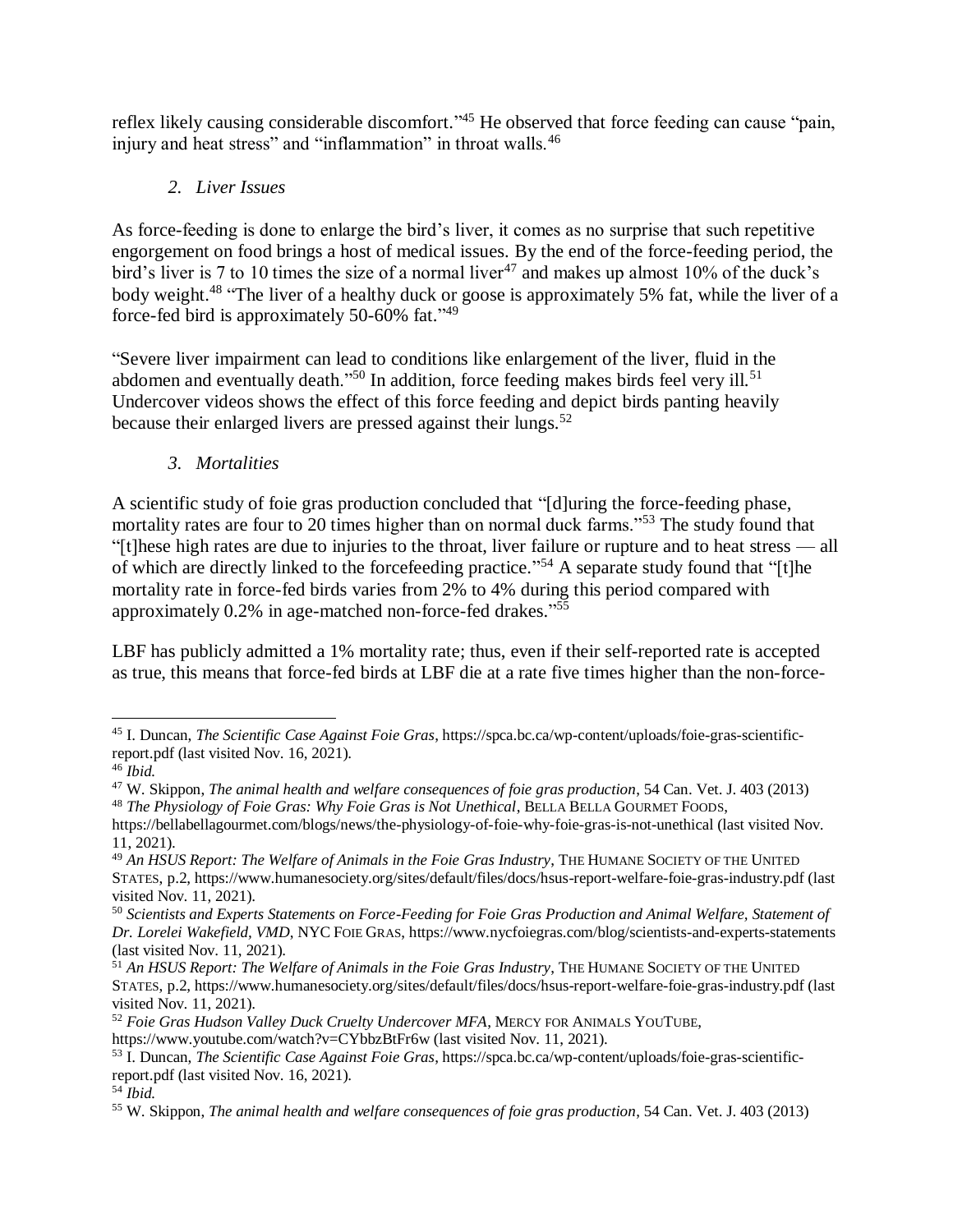fed birds according to the aforementioned study.<sup>56</sup> Given that LBF purportedly processes 2,500 birds per week,<sup>57</sup> this amounts to 25 birds killed each and every week as a direct result of forcefeeding.

#### B. The pain, suffering, and death inflicted by force-feeding is unnecessary and unreasonable considering the ends sought and prevailing moral standards.

Brutally force-feeding thousands of birds each year until their livers become grotesquely bloated for the sole purpose of producing a luxury food item consumed by a tiny fraction of the population is not "justifiable" under the precedent of any New York court.

Such force-feeding is plainly not done to "preserve the safety of property or to overcome any danger or injury."<sup>58</sup> Moreover, subjecting thousands of birds each year to a tortured existence of repeated throat injuries, panting, disease, constant feelings of sickness, and in many cases, death, is wholly unnecessary, unreasonable, and "disproportionate to the end sought to be attained"<sup>59</sup> a morsel of luxury food for a very small number<sup>60</sup> of wealthy diners.<sup>61</sup>

In addition, the practice of force-feeding birds contravenes the basic moral standards of society. For instance, New York City residents deemed the practice so repugnant—a 2019 survey found that a staggering 81% of New York City residents favored a ban on foie gras<sup>62</sup>—that the sale of foie gras was banned by City Council in 2019. But New York City is far from alone in finding the practice incompatible with society's morals. A separate, national poll found that 80% of Americans supported a ban on the force-feeding of birds<sup>63</sup> and another poll in Minnesota found that 74% favored a ban on foie gras.<sup>64</sup> Thus, the vast majority of Americans all across the country find force-feeding birds immoral.

<sup>56</sup> *The Physiology of Foie Gras: Why Foie Gras is Not Unethical*, BELLA BELLA GOURMET FOODS, (last visited Nov. 11, 2021).

<sup>57</sup> *Ibid.*

<sup>58</sup> *People v. Voelker*, 172 Misc. 2d 564, 568 (Crim. Ct. of Kings Cnty.1997).

<sup>59</sup> *Arroyo*, 3 Misc. 3d at 676 (citing Am Jur 2d, Animals § 29, at 370).

 $60$  Foie gras sales in the United States total \$140 million per year compared to \$30.3 million for beef, for example. *See New York City votes to ban foie gras*, THE COUNTER (Oct. 30, 2019), https://thecounter.org/new-york-city-votesban-foie-gras/ (last visited Dec. 2, 2021); *Americans red meat obsession is growing stronger, with beef sales skyrocketing to \$30 billion as a 'meat war' looms*, INSIDER (May 3, 2021),

https://www.businessinsider.com/americans-more-beef-as-a-meat-war-looms-2021-5 (last visited Dec. 3, 2021). <sup>61</sup> 90 grams of foie gras can sell for \$125; *See Foie Gras, Served in 1,000 Restaurants in New York City, is Banned*, THE NEW YORK TIMES (July 17, 2021), https://www.nytimes.com/2019/10/30/nyregion/foie-gras-ban-nyc.html <sup>62</sup> *Foie Gras Survey*, MASON-DIXON POLLING & STRATEGY (Feb. 2019),

https://static1.squarespace.com/static/5c5711b1da50d32f334c8116/t/5c7413b1652deae98e4da818/1551111089835/ VFARNewYorkCity219Poll.pdf (last visited Nov. 29, 2021); note that a separate poll published by the foie gras industry has been discredited as unreliable in methodology and conducted by a political group (*See Foie Gras Industry's "Poll" Discredited*, NYC FOIE GRAS, https://www.nycfoiegras.com/blog/2019/7/31/foie-gras-industryspoll-discredited (last visited Nov. 29, 2021).

*<sup>63</sup> Hell to the Sound of Trumpets: Why Chicago's Ban on Foie Gras was Constitutional and What it Means for Future Animal Welfare Laws*, 2 Stanford J. Animal L. & Pol'y 66 (2009), https://law.stanford.edu/wpcontent/uploads/2018/05/grant.pdf (last visited Dec. 2, 2021).

<sup>64</sup> *Twin Cities on Foie Gras Survey*, FAUNALYTICS (Mar. 2012), https://faunalytics.org/twin-cities-dining-survey/ (last visited Nov. 29, 2021).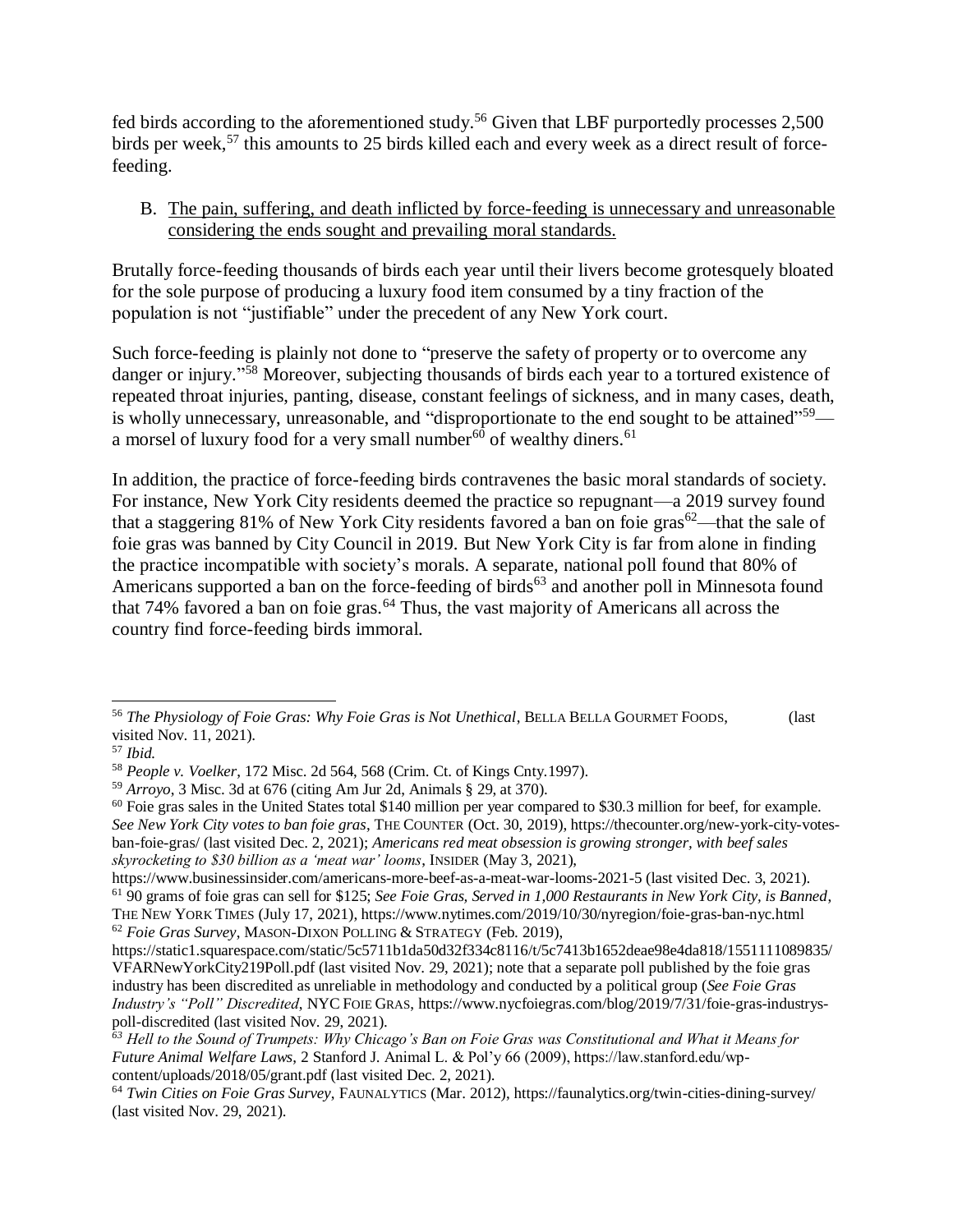HVFG and LBF's practice of force-feeding birds to produce foie gras is a crime under New York law. Scientific studies and the veterinary community have confirmed that the practice causes pain, suffering, and death. The practice is not done to prevent injury or preserve property. The practice is done solely to produce a luxury food item for select clientele, an end grossly disproportionate to the suffering inflicted and one severely incompatible with the morals of society. Accordingly, this practice constitutes animal cruelty under New York law and the Sullivan County District Attorney should criminally charge HVFG and LBF.

# **IV. HVFG AND LBF ARE CRIMINALLY LIABLE AS CORPORATIONS, AS ARE THE OWNERS AND OFFICERS.**

New York law allows the Sullivan County District Attorney to criminally charge HVFG and LBF as corporations, alongside their owners and officers. As to the criminal liability of corporations, New York law states that a corporation is guilty of a criminal offense when:

The conduct constituting the offense is engaged in, authorized, solicited, requested, commanded, or recklessly tolerated by the board of directors or by a high managerial agent acting within the scope of his employment and in behalf of the corporation.<sup>65</sup>

Corporate owners and officers are also subject to criminal liability:

A person is criminally liable for conduct constituting an offense which he performs or causes to be performed in the name of or in behalf of a corporation to the same extent as if such conduct were performed in his own name or behalf.<sup>66</sup>

Here, both HVFG and LBF force-feed birds as a matter of standard business operations and, as discussed above, both have openly admitted to doing so. As these practices are a routine component of the operating practices of the corporation, they are plainly "authorized" and "tolerated" by the board of directors and high managerial agents of HVFG and LBF. Moreover, HVFG and LBF's owners and officers "cause" force-feeding "to be performed" on behalf of the corporation as a part of business operations. Thus, the District Attorney Sheriff should criminally charge both the corporations and the individuals involved.

## **V. THE SULLIVAN COUNTY DISTRICT ATTORNEY AND SHERIFF MUST TAKE ACTION TO END THE CRUEL PRACTICE OF FORCE-FEEDING BIRDS TO PRODUCE FOIE GRAS.**

HVFG and LBF are flouting New York's animal cruelty laws and making a mockery of the state's criminal justice system. Not only does force-feeding birds cause tremendous pain, suffering, and death to thousands of animals each year, it is resoundingly condemned by the public who views such a practice as immoral and unacceptable in a civilized society.

The Sullivan County District Attorney and Sheriff should pursue criminal charges against HVFG and LBF, including the corporate entities as well as the owners and officers. Violation of New York's animal cruelty law constitutes a Class A misdemeanor punishable by up to 364 days in

 <sup>65</sup> N.Y. Penal § 20.20(b).

<sup>66</sup> N.Y. Penal § 20.25.